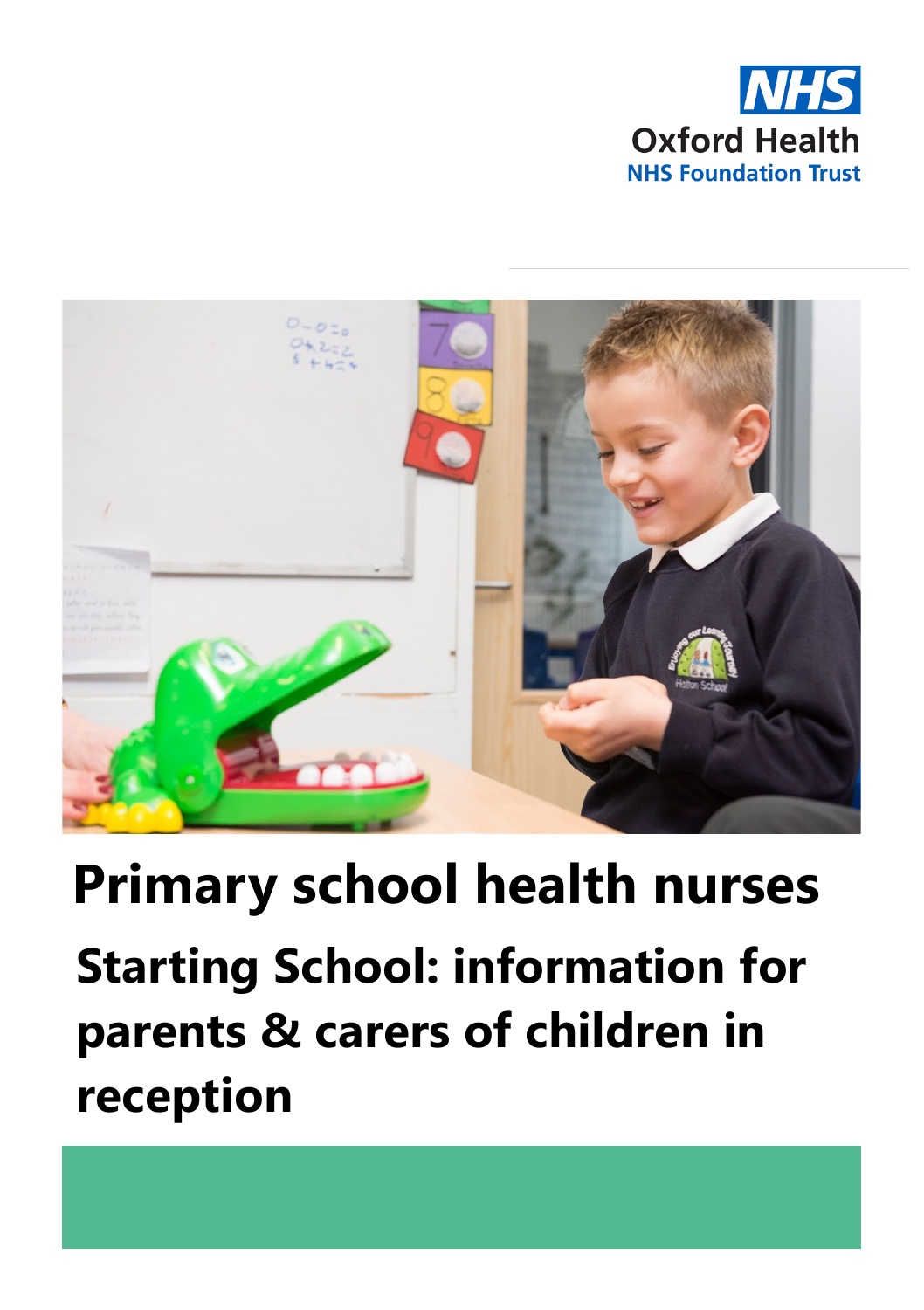#### Introduction to the school health nurse team

Your local school health nurse service work in state schools across Oxfordshire. We have a team of nurses overseeing care for children in primary schools, and a nurse based in all secondary schools and further education colleges. We provide advice on health choices such as healthy eating, offer health reviews, deliver childhood immunisations, support for families with complex needs, and much more. Safeguarding children and young people is at the heart of what we do, and we work with parents and carers as well as with partner agencies such as social health care services.

#### School health review: reception class

When children start primary school, it is a good time to review their health needs. It is important that school staff are aware of any medical conditions your child may have, this includes conditions that may be under control and managed purely at home. The primary school health nurse team would like to offer your child a health review to discuss your child's specific health needs. If you have concerns regarding your child's health and would like to speak to a member of the primary school health nurse team to discuss or plan the care of your child in school, please contact us. Contact details are available on the back of this leaflet or from your child's school.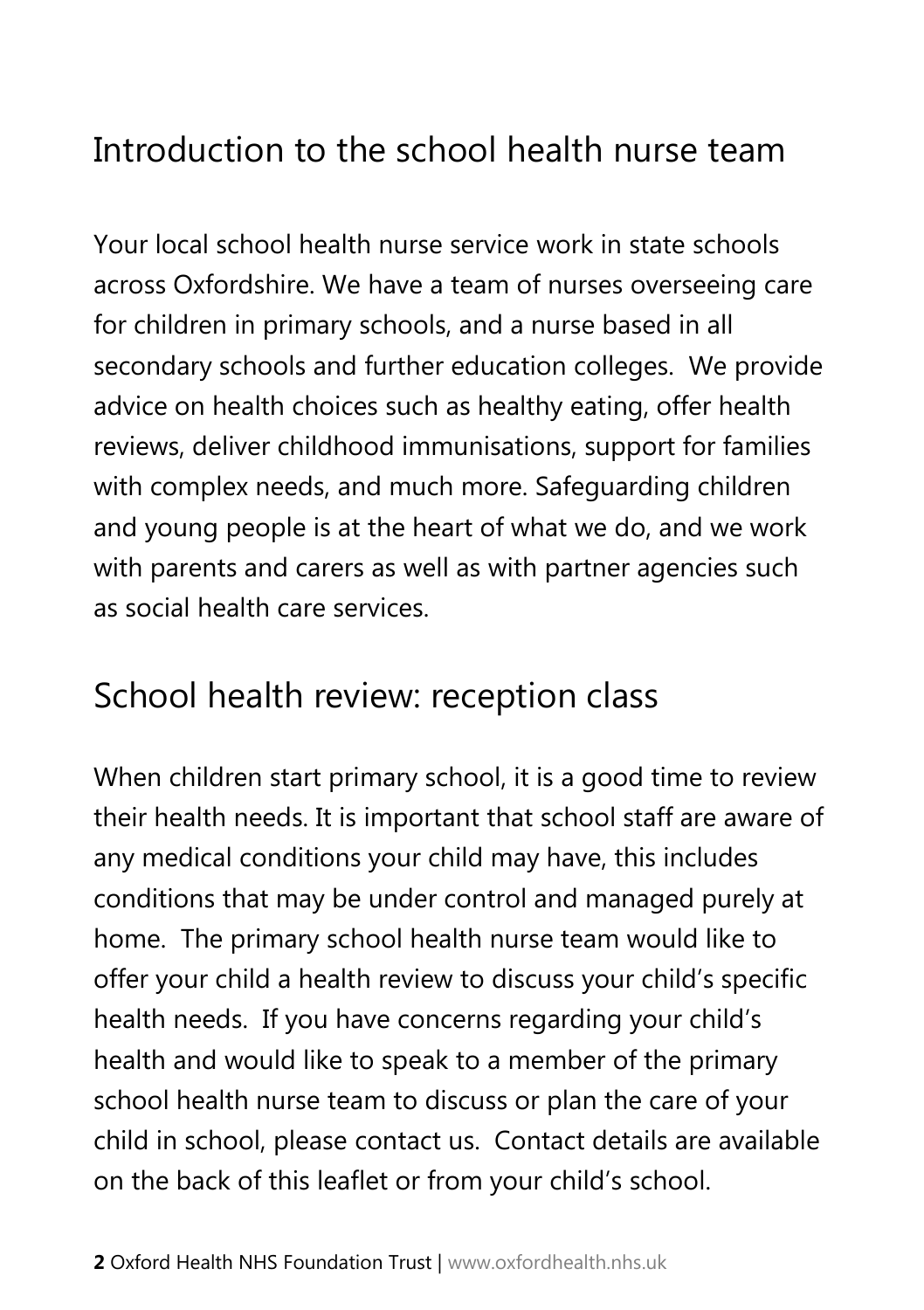# School readiness

Your health visitor can give you support to ensure your child achieves their early learning goals and are the health professional responsible for your child until they are five years old. School health nurses work closely with health visitors and continue to support children who have difficulty to achieve these goals e.g. enuresis (bed wetting) support.

You can help your child prepare for school by encouraging them to eat a varied diet, get a good night's sleep, and to be independent with dressing and toileting.

#### Immunisation review

Before your child starts primary school they should have completed their primary course of immunisations and received their pre-school boosters at your GP practice. If you're not sure whether your child has had all their routine vaccinations, refer to your child's 'red book' or ask your GP or practice nurse.

The full immunisation schedule for children under 5 can be accessed at GOV.UK ['routine childhood immunisation](https://www.gov.uk/government/publications/routine-childhood-immunisation-schedule)  [schedule'.](https://www.gov.uk/government/publications/routine-childhood-immunisation-schedule) The school based seasonal flu vaccination will be offered at school for children in reception between October and December. The vaccination is painless and is given by a nasal spray. Your child will receive a consent form from school with further information prior to the school nurse visit.

For information review the [full immunisation schedule for](http://bit.ly/immunisationsPublicHealthEngland1)  [children under 5 by searching Routine childhood immunisation](http://bit.ly/immunisationsPublicHealthEngland1)  [schedule.GOV](http://bit.ly/immunisationsPublicHealthEngland1)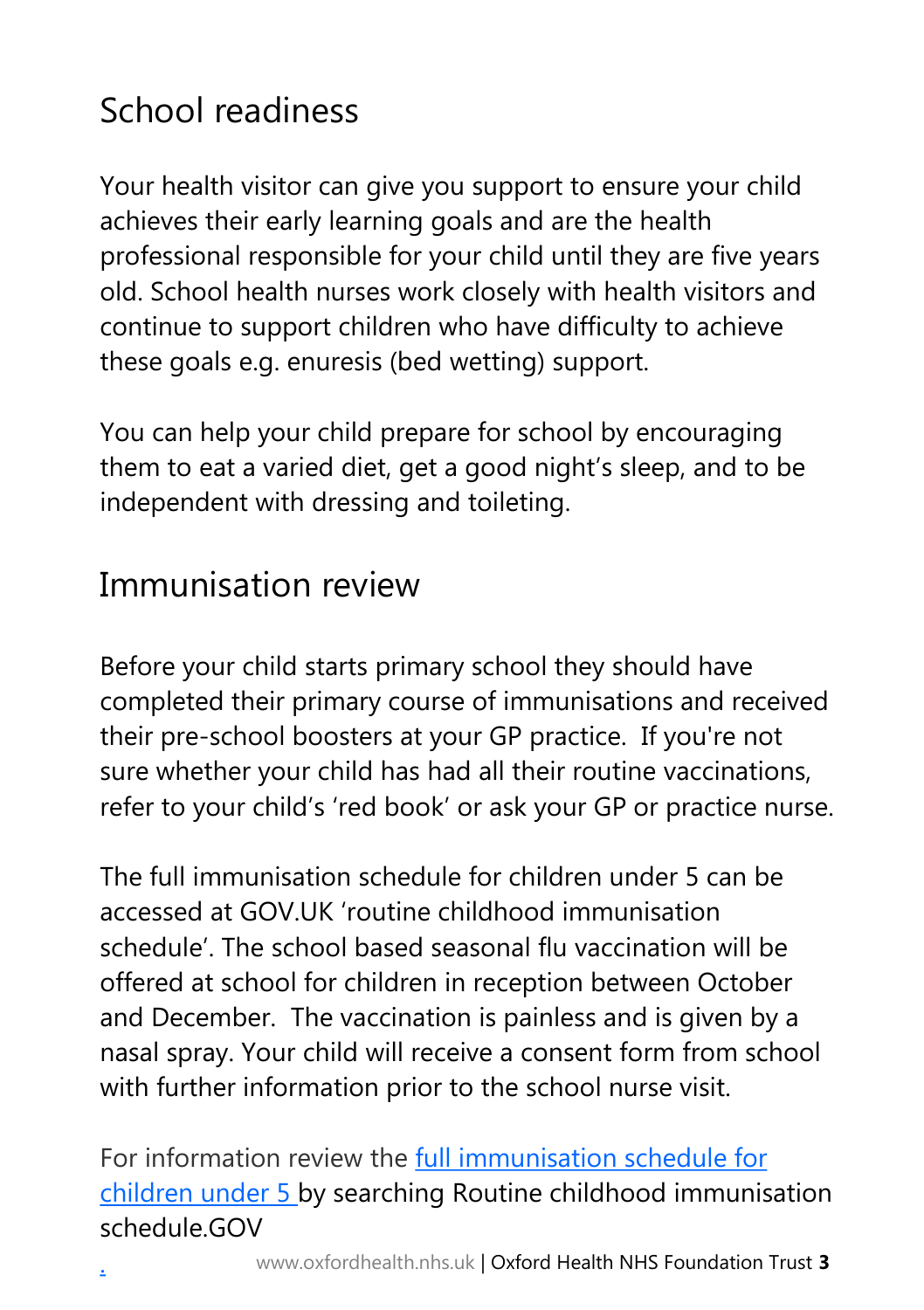## Managing medicines in school

If your child needs medication to be available in school, for use in an emergency it is important to inform your child's school of this, and follow their procedures for administering medicines. If your child needs to take medication during the school day, you will need to discuss this directly with your child's school.

As part of this procedure, you may be asked to complete a consent form giving permission for school staff to administer medicines to your child.

All prescribed medications taken into school must have a pharmacy label with the name of your child, the name of the medication, with the dose and times the medicine is required. If your child requires other medication, purchased over the counter without a doctor's prescription, please check with your child's school and adhere to the school policy.

It is the parent's responsibility to ensure any medication given to school is in date. It should be replaced before it expires, and all out of date medication should be disposed of by parents.

## Support for children with special educational needs and disabilities (SEND**)**

School nurses may contribute to the support of pupils with special educational needs and disabilities in school,

**4** Oxford Health NHS Foundation Trust | www.oxfordhealth.nhs.uk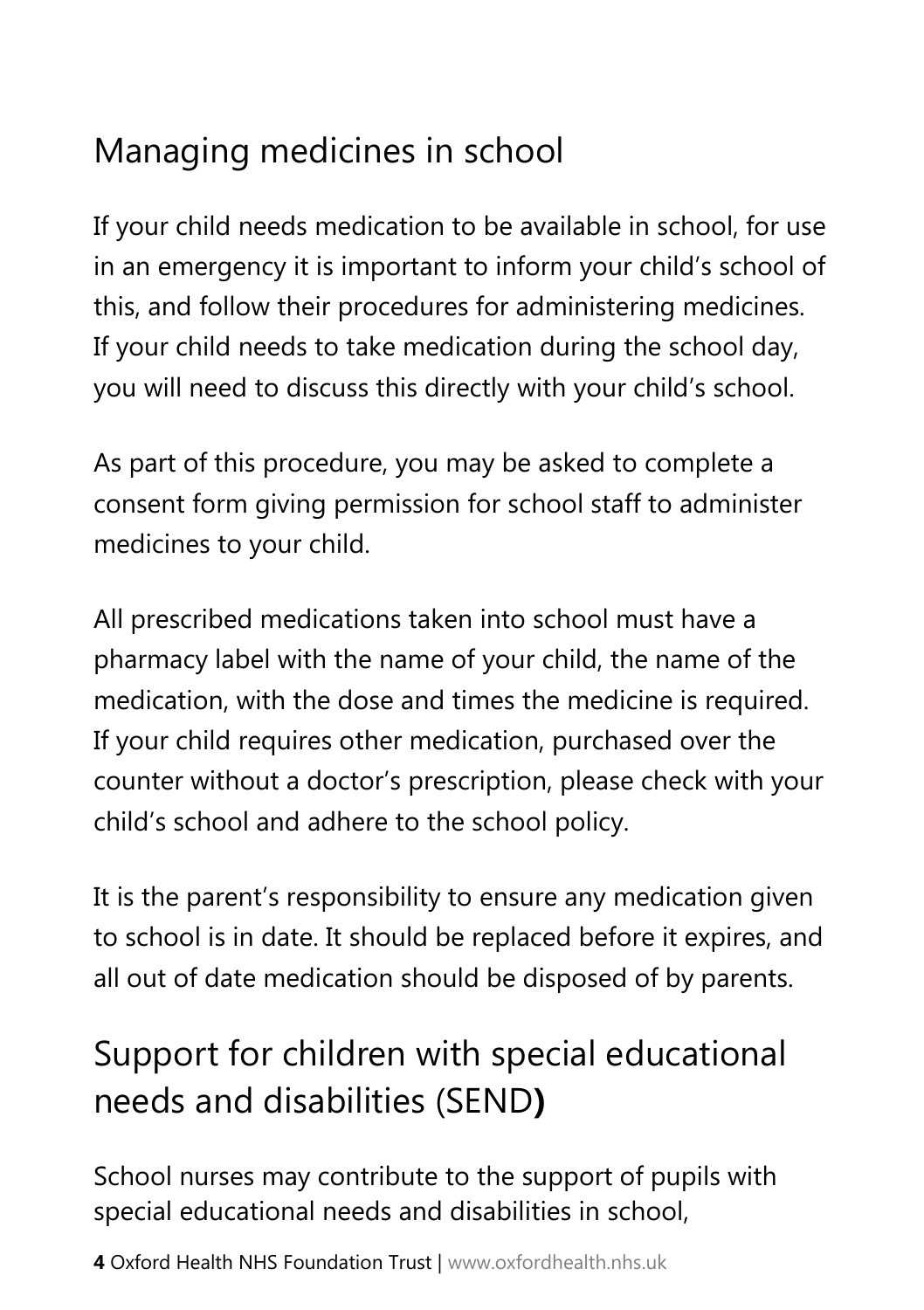or liaise with specialist services who are involved with the child and family.

For more information visit [Oxfordshire County Councils](http://bit.ly/oxcountycouncilSEND)  [website and search](http://bit.ly/oxcountycouncilSEND) 'local offer SEND'.

## Support for children with specific medical needs

The school health nurse team offer school staff training in the management of asthma, severe allergies or epilepsy which may require emergency medication. In addition to this school nurses advise on specific care plans for managing complex health needs in school.

#### Health needs assessment

The school health nurse team will offer an annual health assessment to a range of pupils including those who are a looked after child or subject to child protection or child in need planning.

# National childhood measurement programme (NCMP)

All pupils in reception and year 6 will be invited to have their height and weight measured in school during the academic year. Support is available for pupils outside the healthy weight range who may like to make lifestyle changes.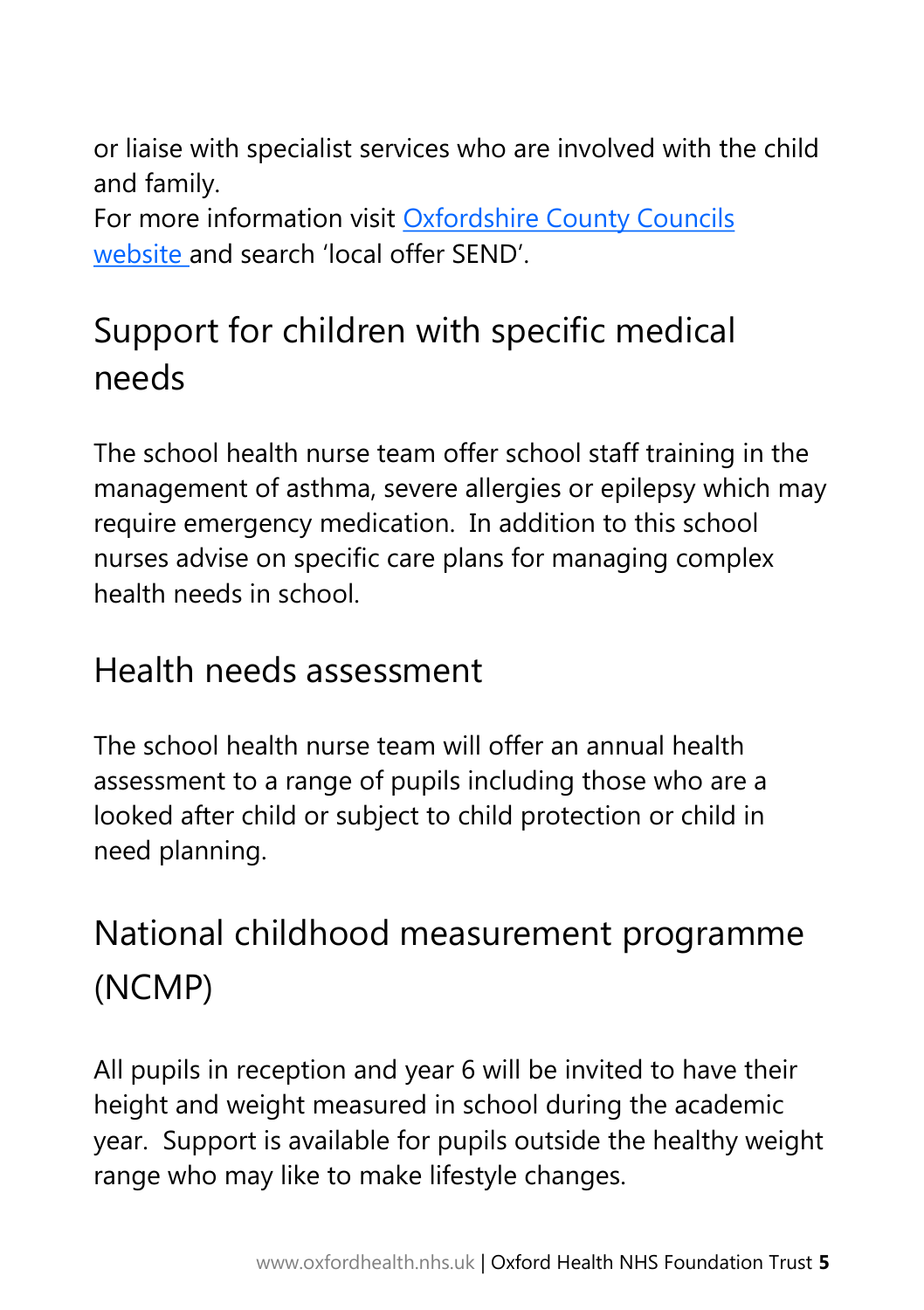### School attendance

Absence from school is sometimes unavoidable, but frequent absences for minor illnesses may contribute to pupils getting behind with their work, finding friendships difficult to maintain and losing confidence in the classroom.

When deciding whether your child is too ill to attend school, consider:

- Is your child well enough to manage school activities?
- Does your child have a condition that could be passed on to other children or school staff?
- Encourage your child to get back to school as soon as they are well.
- For more information visit

[https://www.west-kidlington.oxon.sch.uk/downloads/](https://www.west-kidlington.oxon.sch.uk/downloads/westKidlingtonPrimary/A-Parents-Guide-to-Managing-Sickness-Absence-from-School.pdf) [westKidlingtonPrimary/A-Parents-Guide-to-Managing-](https://www.west-kidlington.oxon.sch.uk/downloads/westKidlingtonPrimary/A-Parents-Guide-to-Managing-Sickness-Absence-from-School.pdf)[Sickness-Absence-from-School.pdf](https://www.west-kidlington.oxon.sch.uk/downloads/westKidlingtonPrimary/A-Parents-Guide-to-Managing-Sickness-Absence-from-School.pdf)

# Health education and health promotion activities

The school nurse team may be invited to school to provide health promotion lessons and activities for pupils to compliment teaching done by school staff and in the home environment.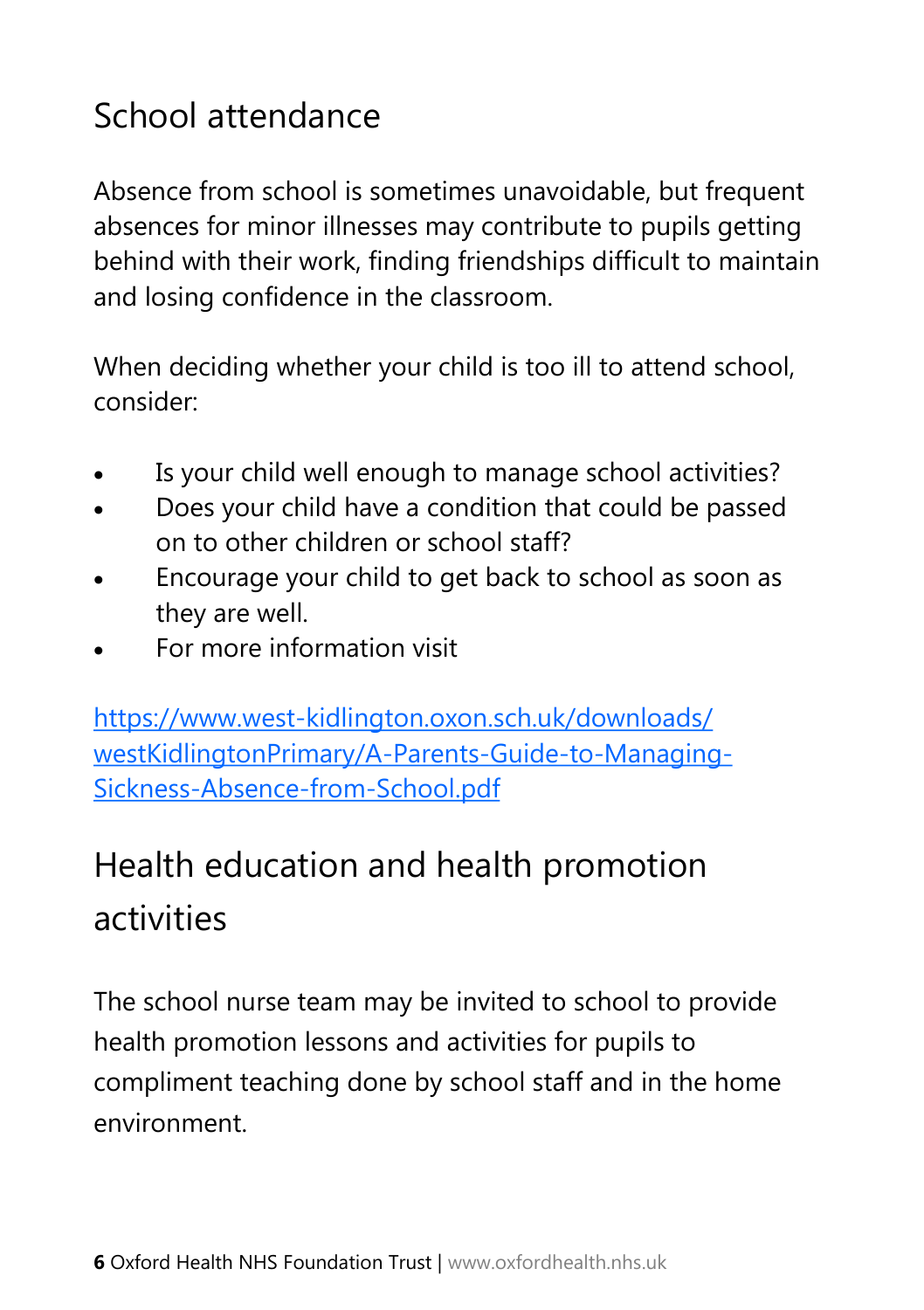There is also a termly health newsletter for parents on a range of common childhood health concerns. This is sent to parents electronically by school as part of their information sharing process.

#### School nurse website and Facebook page

The school nurses have a [website page](https://www.oxfordhealth.nhs.uk/school-health-nurses/)

(www.oxfordhealth.nhs.uk/school-health-nurses/) where you can find more information about services, get copies of forms and newsletters, and links to useful resources.

There is also a **Facebook page @oxschoolnurses** - you are welcome to visit and share with your friends. This shares a range of school nurse activities, health promotion events, videos, and links to sites which may be of interest to you.

#### **Contact details Local school nurse office**

| Abingdon:                                                          |                                  | 01865 904890                                                   |
|--------------------------------------------------------------------|----------------------------------|----------------------------------------------------------------|
| <b>Banbury:</b>                                                    |                                  | 01865 904234                                                   |
| <b>Bicester:</b>                                                   |                                  | 01869 604095                                                   |
| Didcot:                                                            |                                  | 01235 515503                                                   |
| Oxford (City area, Thame & 01865 904225<br>Wheatley):              |                                  |                                                                |
| Wallingford (Sonning Com- 01865 904845<br>mon, Langtree & Henley): |                                  |                                                                |
| <b>Wantage/Faringdon:</b>                                          |                                  | 01865 901586                                                   |
|                                                                    | <b>Witney/Carterton/Chipping</b> | 01865 901295                                                   |
| <b>Norton</b>                                                      |                                  | www.oxfordhealth.nhs.uk   Oxford Health NHS Foundation Trust 7 |